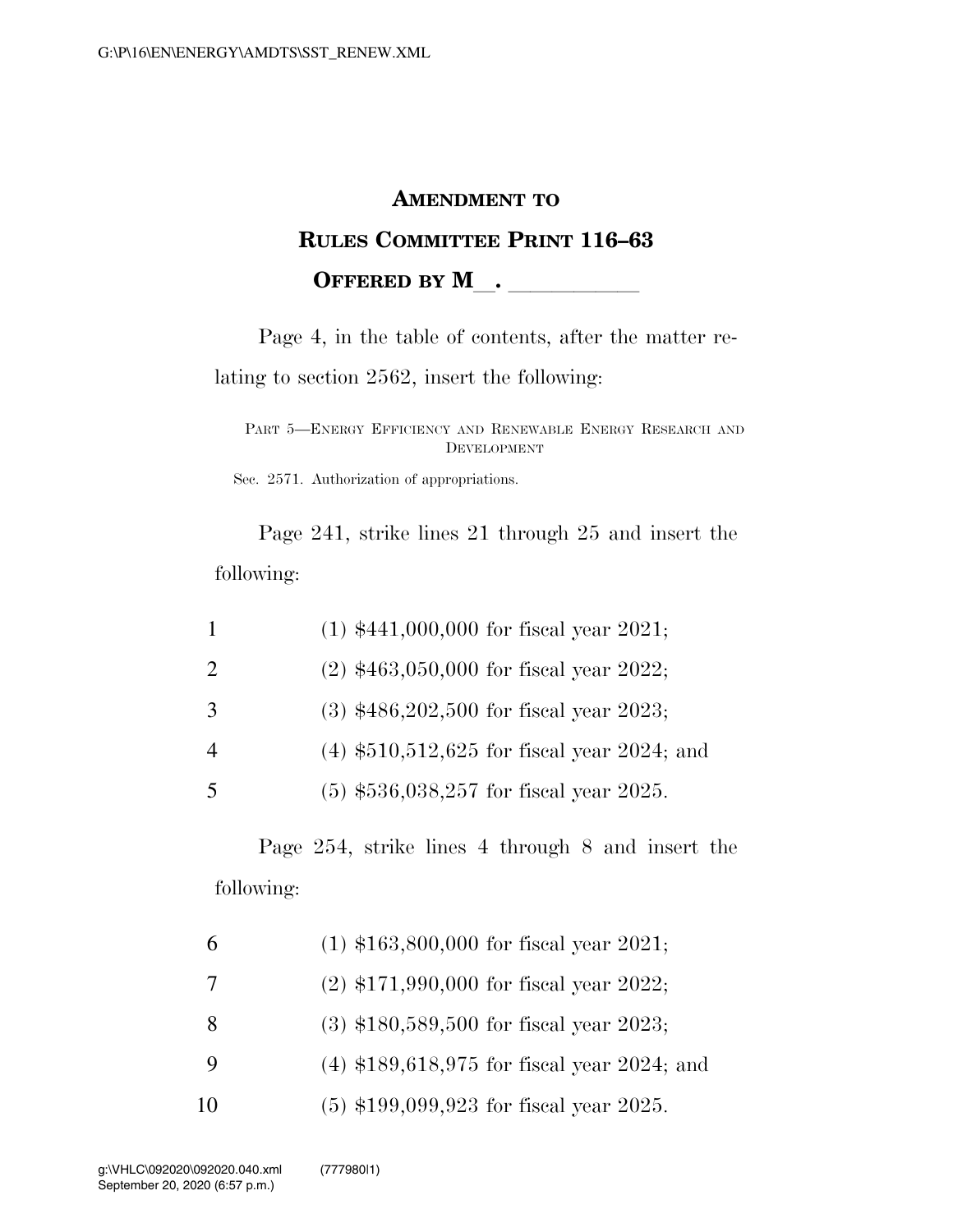Page 275, strike lines 4 through 8 and insert the following:

|                         | "(1) $$182,062,500$ for fiscal year 2021;     |
|-------------------------|-----------------------------------------------|
| 2                       | "(2) $$199,125,000$ for fiscal year 2022;     |
| 3                       | $\lq(3)$ \$216,187,500 for fiscal year 2023;  |
| $\overline{4}$          | $(4)$ \$225,750,000 for fiscal year 2024; and |
| $\overline{\mathbf{5}}$ | $(5)$ \$227,812,500 for fiscal year 2025.".   |

Strike page 295, line 23, through page 296, line 18, and insert the following:

| 6              | "(1) $$229,125,000$ for fiscal year 2021, includ-   |
|----------------|-----------------------------------------------------|
| $\overline{7}$ | ing $$168,870,000$ for marine energy<br>and         |
| 8              | $$60,255,000$ for hydropower research, development, |
| 9              | and demonstration activities;                       |
| 10             | "(2) $$236,517,450$ for fiscal year 2022, includ-   |
| 11             | $\text{ing}$ \$174,454,800 for marine energy<br>and |
| 12             | \$62,062,650 for hydropower research, development,  |
| 13             | and demonstration activities;                       |
| 14             | $(3)$ \$244,187,873 for fiscal year 2023, includ-   |
| 15             | ing \$180,263,343 for marine energy and             |
| 16             | $$63,924,530$ for hydropower research, development, |
| 17             | and demonstration activities;                       |
| 18             | "(4) $$252,147,209$ for fiscal year 2024, includ-   |
| 19             | $$186,304,944$ for marine energy<br>and<br>ing      |